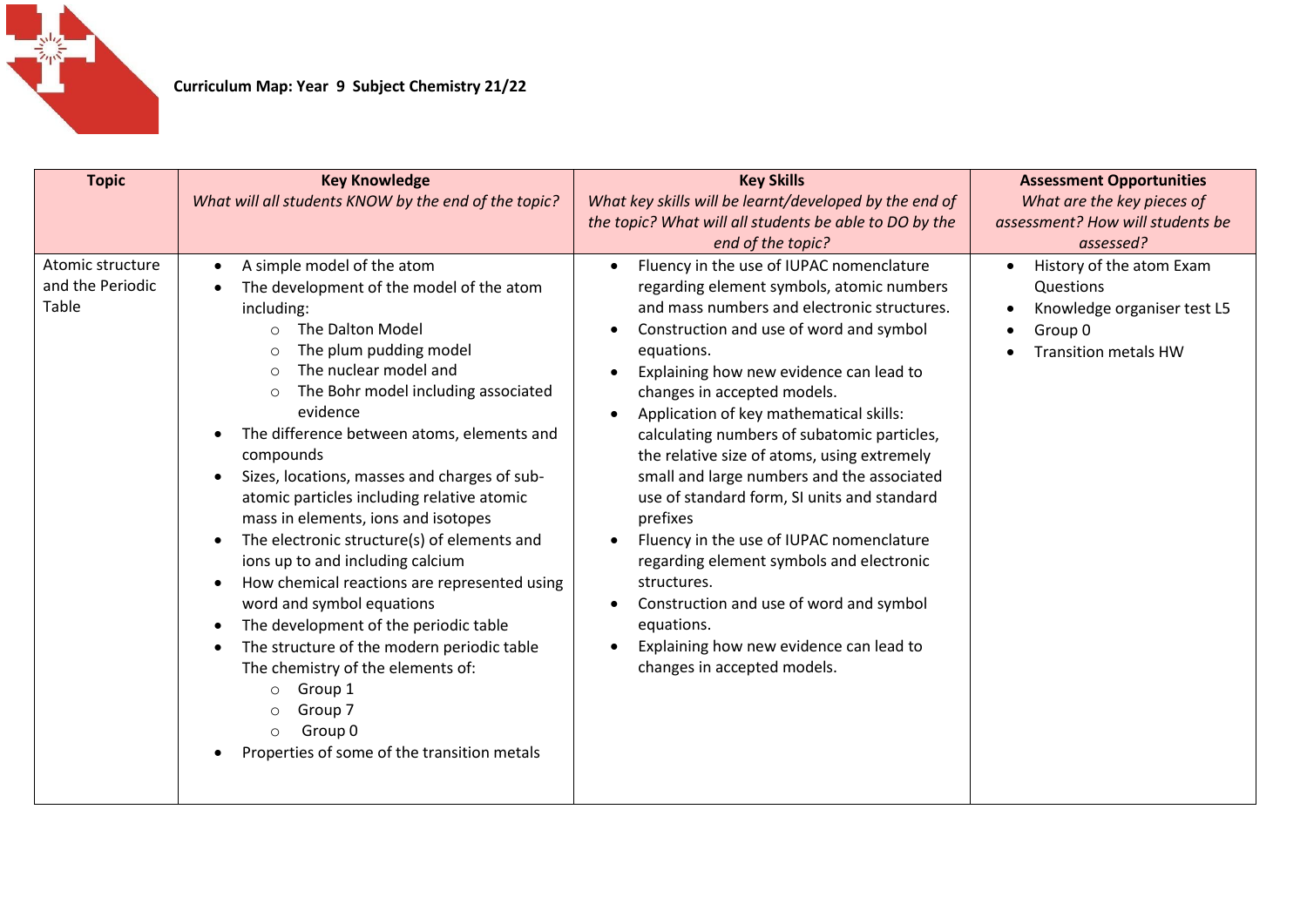## **Curriculum Map: Year 9 Subject Chemistry 21/22**

| <b>Chemical Analysis</b> | Physical separation processes including:<br>$\bullet$<br>Filtration, crystallisation, simple and<br>$\circ$<br>fractional distillation and<br>chromatography<br>The difference between pure substances and<br>mixtures and formulations<br>The gases:<br>$\bullet$<br>Hydrogen<br>$\circ$<br>Oxygen<br>Carbon dioxide and<br>Chlorine<br>∩<br>can be identified by simple<br>laboratory tests and the<br>positive test results for these<br>gases | Be able to explain how chromatography<br>$\bullet$<br>separates mixtures.<br>Interpretation of chromatograms Describing<br>$\bullet$<br>how to carry out tests for gases<br>Application of key mathematical skills:<br>Calculating Rf values or distances moved by a<br>solvent or a substance during<br>chromatography.<br>Practical skills and development and<br>apparatus use: Setting up running paper<br>chromatography                                                                                                                                                                                                                                 | Distillation extended writing<br>$\bullet$<br>Knowledge organiser Test L15                                                  |
|--------------------------|---------------------------------------------------------------------------------------------------------------------------------------------------------------------------------------------------------------------------------------------------------------------------------------------------------------------------------------------------------------------------------------------------------------------------------------------------|---------------------------------------------------------------------------------------------------------------------------------------------------------------------------------------------------------------------------------------------------------------------------------------------------------------------------------------------------------------------------------------------------------------------------------------------------------------------------------------------------------------------------------------------------------------------------------------------------------------------------------------------------------------|-----------------------------------------------------------------------------------------------------------------------------|
| <b>Bonding</b>           | The difference between atoms and ions<br>$\bullet$<br>How ionic compounds form<br>$\bullet$<br>Properties of ionic compounds<br>How covalent compounds form<br>Properties of covalent compounds<br>Properties of metals and alloys and metallic<br>bonding<br>Types of giant covalent structure<br>Properties of giant covalent compounds                                                                                                         | Determining numbers of sub-atomic particles<br>$\bullet$<br>Drawing dot-cross diagrams<br>Calculating charges on ions<br>Determining formulae of ionic compounds<br>Identifying the state of a range of substances<br>at different temperatures<br>Describing limitations of the ionic model<br>$\bullet$<br>Describing limitations of a range of covalent<br>models<br>Drawing and interpreting dot-cross diagrams<br>for covalent compounds<br>Explaining how different substances conduct<br>electricity<br>Explaining the properties of alloys<br>Researching a range of allotropes of carbon<br>Explaining the properties of giant covalent<br>compounds | Ionic Bonding Exam Questions<br>$\bullet$<br>Covalent bonding dot and<br>cross diagram homework<br>Knowledge organiser test |